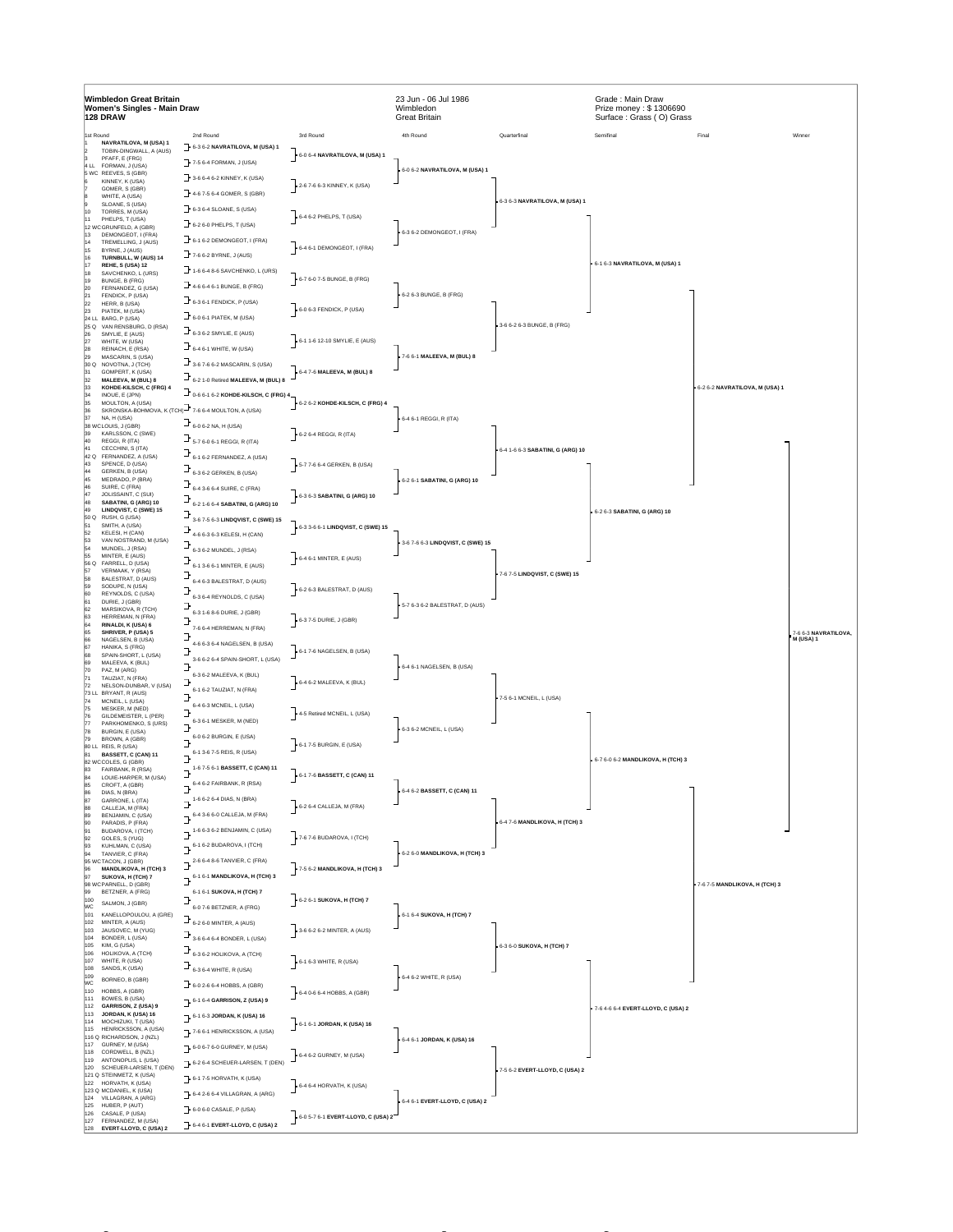| Wimbledon Great Britain<br>Women's Doubles - Main Draw<br>64 DRAW                  |                                                                 | 23 Jun - 06 Jul 1986<br>Wimbledon<br>Creat Britain               |                                                      | Grade : Main Draw<br>Prize money: \$1306690<br>Surface: Grass (O) Grass |                                                                                 |
|------------------------------------------------------------------------------------|-----------------------------------------------------------------|------------------------------------------------------------------|------------------------------------------------------|-------------------------------------------------------------------------|---------------------------------------------------------------------------------|
| <b>Hd Round</b>                                                                    | 2nd Round                                                       | <b>3rd Round</b>                                                 | Quarterfinal                                         | Semifine                                                                |                                                                                 |
| HAVRATILOVA, M (USA) / SHRIVER, P (USA) \$                                         | - 6-36-2 NAVRATILOVA, M (USA) / SHRIVER, P (USA) 1              |                                                                  |                                                      |                                                                         |                                                                                 |
| MASCARIN, S (USA) / PHELPS, T (USA)                                                |                                                                 | 6-36-1 NAVRATILOVA, M (USA) / SHRIVER, P (USA) 1                 |                                                      |                                                                         |                                                                                 |
| DIAS, N (BRA) / MEORADO, P (BRA)                                                   | 3 6-4 6-1 DIAS, N (BRA) / MEDRADO, P (BRA)                      |                                                                  |                                                      |                                                                         |                                                                                 |
| ∲4 Ω DEED, K (AUS) / PROVIS, N (AUS)                                               |                                                                 |                                                                  | Walkovie NAVRATILOVA, N (USA) / SHRIVER, P (USA) 1   |                                                                         |                                                                                 |
| SWC BROWN A (GBR) / TACON. J (GBR)                                                 | 7-7-53-61-6 AMIACH, S (FRA) / LUDLOFF, H (USA)                  |                                                                  |                                                      |                                                                         |                                                                                 |
| AMACH, S (FRA) / LUDLOFF, H (USA)                                                  |                                                                 | 7-8 5-7 6-3 REINACH, E (RSA) / REINACH, M (RSA)                  |                                                      |                                                                         |                                                                                 |
| REINACH, E (RSA) / REINACH, M (RSA)                                                | T 6-4 4-5 13-11 REINACH, E (RSA) / REINACH, M (RSA)             |                                                                  |                                                      |                                                                         |                                                                                 |
| DURIE, J (GBR) / HOBBS, A (GBR) 13                                                 |                                                                 |                                                                  |                                                      | , 7-5 6-4 NAVRATILOVA, M (USA) / SHRIVER, P (US                         |                                                                                 |
| LL GOLDER, J (USA) / PENDO, S (USA)                                                | - 6-46-2 COLUNS, 8 (USA) / VERMAAK, Y (RSA)                     |                                                                  |                                                      |                                                                         |                                                                                 |
| COLLINS, S (USA) / VERMAAK, Y (RSA)                                                |                                                                 | 7-56-1 COLLINS, S (USA) / VERMAAK, Y (RSA)                       |                                                      |                                                                         |                                                                                 |
| MOCHIZUKI, T (USA) / YANAGI, M (JPN)                                               | 7-7-0-4 GRACIE, L (OBR) / SALMON, J (GBR)                       |                                                                  |                                                      |                                                                         |                                                                                 |
| 12 WCGRACIE, L (GBR) / SALMON, J (GBR)                                             |                                                                 |                                                                  | 6-4 6-4 SMYLIE, E (AUS) I TANVIER, C (FRA) S         |                                                                         | Nav/<br>Shriver<br>6463                                                         |
| BUDAROVA. 1 (TCH) / SKUMERSKA, M (TCH)                                             | + 6-4 6-2 BETZNER, A (FRG) / GURNEY, M (USA)                    |                                                                  |                                                      |                                                                         |                                                                                 |
| BETZNER, A (FRG) / GURNEY, M (USA)                                                 |                                                                 | $\cdot$ 6-3 8-1 SWYLIE, E (AUS) / TANWIER, C (FRA) 6             |                                                      |                                                                         |                                                                                 |
| PAZ, M (ARG) / REHE, S (USA)                                                       | <b>F 6-3 6-0 SMYLIE, E (AUS) / TANVIER, C (FRA) 5</b>           |                                                                  |                                                      |                                                                         |                                                                                 |
| SMYLIE, E (AUS) / TANVIER, C (FRA) 5                                               |                                                                 |                                                                  |                                                      |                                                                         |                                                                                 |
| EVERT-LLOYD, C (USA) / WHITE, A (USA) 4<br>ANTONOPLIS, L (USA) / MONTEIRO, C (BRA) | - 6-3 6-3 EVERT-LLOYD, C (USA) / WHITE, A (USA) 4               |                                                                  |                                                      |                                                                         |                                                                                 |
|                                                                                    |                                                                 | 633454 RUSK G (USA)/ RUSSELL J (USA)                             |                                                      |                                                                         |                                                                                 |
| CROWE, H (USA) / STEINMETZ, K (USA)                                                | T-7-5 0-2 RUSH, G [USA) / RUSSELL, J (USA)                      |                                                                  |                                                      |                                                                         |                                                                                 |
| RUSH, G (USA) / RUSSELL, J (USA)<br>21 O. MIRO, G (BRA) / TARASINI, P (ARG)        |                                                                 |                                                                  | 6-44-5 10-8 RUSH, G (USA) / RUSSELL. J (USA)         |                                                                         |                                                                                 |
|                                                                                    | 3-5-7 5-4 5-4 CORDWELL, 9 (NZ.) / VILLAGRAN, A (ARG)            |                                                                  |                                                      |                                                                         |                                                                                 |
| CORDWELL, B (NZL) / VILLAGRAN, A (ARG)<br>DEMONGEOT, L(FRA) / TAUZIAT, N (FRA)     |                                                                 | 7-6 6-7 6-3 GARRISON, Z (USA) / RINALDI, K (USA) 15              |                                                      |                                                                         |                                                                                 |
| GARRISON, Z (USA) / RINALDI, X (USA) 15                                            | $\frac{1}{2}$ 7-6 6-4 GARRISON, Z (USA) / RINALDI, K (USA) 15   |                                                                  |                                                      |                                                                         |                                                                                 |
| MALEEVA, K (BUL) / MALEEVA, M (BUL)                                                |                                                                 |                                                                  |                                                      | 2-8 6-3 6-2 BURGIN, E (UBA) / FAIRBANK, R (RBA) a                       |                                                                                 |
| 6ENJAMIN, C (USA) / SANDS, K (USA)                                                 | 3 6-24-86-1 MALEEVA, K (BUL) / MALEEVA, M (BUL)                 |                                                                  |                                                      |                                                                         |                                                                                 |
| BUNGE, 6 (FRG) / PORWIK, C (FRG)                                                   |                                                                 | $\frac{1}{2}$ 467-68-3 BUNGE, B (FRG) / PORWIK, C (FRG)          |                                                      |                                                                         |                                                                                 |
| CASALE, P (USA) / TORRES, M (USA)                                                  | + 6-2 6-2 BUNGE, B (FRG) / PORWIK, C (FRG)                      |                                                                  |                                                      |                                                                         |                                                                                 |
| ALLEN, L (USA) / REIS, R (USA)                                                     |                                                                 |                                                                  | , 6-4 6-4 BURGIN, E (USA) / FAIRBANK, R (RSA) 6      |                                                                         |                                                                                 |
| KARLSSON, C (SWE) / SCHELER-LARSEN, T (DEN)                                        | 1 6-0 3-6 6-4 KARLSSON, G (SWE) / SCHEUER-LARSEN, T (DEN)       |                                                                  |                                                      |                                                                         |                                                                                 |
| 31 WCBORNEO, B (GBR) / LAKE, V (GBR)                                               |                                                                 | <b>DA 6-3 BURGIN, E (USA) / FAIRBANK, R (RSA) 8</b>              |                                                      | Winners:<br>Nauratiloux/Shriver)<br>61 63                               |                                                                                 |
| SURGIN, E (USA) / FAIRBANK, R (RSA) B                                              | T 6-3 6-4 BURGIN, E (USA) / FAIRBANK, R (RSA) 8                 |                                                                  |                                                      |                                                                         |                                                                                 |
| esill. Jaggard, M (aus)/Kaplan, J (usa)                                            |                                                                 |                                                                  |                                                      |                                                                         |                                                                                 |
| MCDANIEL, K (USA) / WHITE, W (USA)                                                 | $-7 - 6 - 2 - 146$ GARD, M (AUS) / KAPLAN, J (USA)              |                                                                  |                                                      |                                                                         |                                                                                 |
| GILDEMEISTER, L (PER) / LOUIE-HARPER, M (USA)                                      |                                                                 | $\rightarrow$ 6-23-6 6-3 MUNDEL, J (RSA) / VAN NOSTRAND, M (USA) |                                                      |                                                                         |                                                                                 |
| MUNDEL. J (RSA) / VAN NOSTRAND, M (USA)                                            | 3 6-3 7-6 MUNDEL, J (RSA) / VAN NOSTRAND, M (USA)               |                                                                  |                                                      |                                                                         |                                                                                 |
| COPELAND, C (USA) / FARRELL, D (USA)                                               |                                                                 |                                                                  | 8-4 1-6 8-6 MUNDEL, J (RSA) / VAN NOSTRAND, M (USA)  |                                                                         |                                                                                 |
| LINDSTROM, M (SWE) / SMITH, P (USA)                                                | B-46-4 LINDSTROM, M (SWE) / SMITH, P (USA)                      |                                                                  |                                                      |                                                                         |                                                                                 |
| HENRICKSSON, A (USA) / JOLISSAINT, C (SUI)                                         |                                                                 | $\frac{1}{2}$ 6-7 6-4 6-4 REYNOLDS, C (USA) / SMITH, A (USA) 16  |                                                      |                                                                         |                                                                                 |
| REYNOLDS, C (USA) / SMITH, A (USA) 18                                              | $\frac{1}{2}$ 6-33-6 6-1 REYNOLDS, C (USA) / SMITH, A (USA) 16  |                                                                  |                                                      |                                                                         |                                                                                 |
| JORDAN, K (USA) / MOULTON, A (USA) 10                                              |                                                                 |                                                                  |                                                      | 2-5 6-1 6-2 MANDLIKOVA, N (TCH) / TURNBULL, W                           |                                                                                 |
| MINTER, A (AUS) / MINTER, E (AUS)                                                  | $\exists$ 6-36-1 JORDAN, K (USA) / MOULTON, A (USA) 10          |                                                                  |                                                      |                                                                         |                                                                                 |
| CECCHINI, S (ITA) / REGGI, R (ITA)                                                 |                                                                 | $\sim$ 6-0 6-2 JORDAN, K (USA) / MOULTON, A (USA) 10             |                                                      |                                                                         |                                                                                 |
| HOLIKOVA, A (TCH) / SKRONSKA-BOHMOVA, K (TCH)                                      | 8-3 6-4 HOLIKOVA, A {TCH} / SKRONSKA-BOHMOVA, K {TCH}           |                                                                  |                                                      |                                                                         |                                                                                 |
| 46 Q GERKEN, B (USA) I VAN RENSBURG, D (RSA)                                       |                                                                 |                                                                  | 7-8 3-6 9-7 MANDLIKOVA, HYTCH) I TURNBULL, W (AUS) 3 |                                                                         | $\begin{array}{c} \n\text{Mand/}\n\text{Tuchoull}\n\end{array}$ (3 67 (4)<br>63 |
| 46 WCLOUIS, J{GBR)/WOOD, J{GBR}                                                    | 3 6-2 5-7 8-2 GERKEN, B (USA) / VAN RENSBURG, D (RSA)           |                                                                  |                                                      |                                                                         |                                                                                 |
| SONDER, L (USA) / PIATEK, M (USA)                                                  |                                                                 | 7-57-8 MANDLIKOVA, H (TCH) / TURNBULL, W (AUS) 3                 |                                                      |                                                                         |                                                                                 |
| MANDI, KOVA, H (YCH) / TURNBULL, W (AUS) 3                                         | $\mathbf F$ 6-4 6-4 MANDLIKOVA, H (TCK) / TURNBULL, W (AUS) 3   |                                                                  |                                                      |                                                                         |                                                                                 |
| FERNANDEZ, G (USA) / WHITE, R (USA) 7                                              | B 6-0 6-3 FERNANDEZ, G (USA) / WHITE, R (USA) 7                 |                                                                  |                                                      |                                                                         |                                                                                 |
| ×۵<br>COODLING, J (USA) / NELSON-DUNBAR, V (USA)                                   |                                                                 | 6-2 6-7 6-3 FERNANDEZ, G (USA) / WHITE, R (USA) 7                |                                                      |                                                                         |                                                                                 |
| BARG, P (USA) / HERR, B (USA)                                                      | 3 6-3 7-6 BARG, P (USA) / HERR, B (USA)                         |                                                                  |                                                      |                                                                         |                                                                                 |
| 62<br>JAUSOVEC, II (YUG) / KUCZYNSKA I (POL)                                       |                                                                 |                                                                  |                                                      |                                                                         |                                                                                 |
| BALESTRAT, D (AUS) / PFAFF, E (FRG)                                                | 1 8-3 8-4 LINDOVIST, C (SWE) / WADE, V (GBR)                    |                                                                  | 7-06-2 BYRNE, J (AUS) / TREMELLING, J (AUS)          |                                                                         |                                                                                 |
| LINDOVIST, C (SWE) / WADE, V (GBR)                                                 |                                                                 | 7-6 6-2 BYRNE, J (AUS) / TREMELLING, J (AUS)                     |                                                      |                                                                         |                                                                                 |
| BYRNE, J (AUS) / TREMELLING, J (AUS)                                               | 3-3-67-6 6-4 BYRNE, J (AUS) / TREMELLING, J (AUS)               |                                                                  |                                                      |                                                                         |                                                                                 |
| PARKHOMENKO, 5 (URS) / SAVCHENKO, L (URS) 11                                       |                                                                 |                                                                  |                                                      | 6-34-6 6-3 FENDICK, P (USA) / HETHERINGTON, J                           |                                                                                 |
| MCNEIL, L (USA) / SURE, C (FRA) 14                                                 | 3 6-4 6-3 FERNANDEZ, A (USA) / RICHARDSON, J (NZL)              |                                                                  |                                                      |                                                                         |                                                                                 |
| FERNANDEZ, A (USA) / RICHARDSON, J (NZL)                                           |                                                                 | 5-36-76-2 FERNANDEZ, A (USA) / RICHARDSON, J (NZL)               |                                                      |                                                                         |                                                                                 |
| HORVATH, K (USA) / MARSIKOVA, R (TCH)                                              | F 6-46-2 SPAIN-SHORT, L (USA) / TOBIN-DINGWALL, A (AUS)         |                                                                  |                                                      |                                                                         |                                                                                 |
| 00 G SPAN-SHORT, L(USA) / TOBIN-DINGWALL, A (AUS)                                  |                                                                 |                                                                  | 6-27-6 FENDICK, P (USA) / HETHERINGTON, J (CAN)      |                                                                         |                                                                                 |
| FENDICK, P (USA) / HETHERINGTON, 1 (CAN)                                           | 3 6-3 7-5 FENDICK, P (USA) / HETHERINGTON, J (CAN)              |                                                                  |                                                      |                                                                         |                                                                                 |
| 82 LL MACGREGOR, C (USA) / MACGREGOR, C (USA)                                      |                                                                 | 7-5 6-4 FENDICK, P (USA) / HETHERINGTON, J (CAN)                 |                                                      |                                                                         |                                                                                 |
| CROFT, A (GBR) / GOMER, S (GBR)                                                    | $\rightarrow$ 6-4 6-4 KOHOE-KILSCH, C (FRG) / SUKOVA, K (TCH) 2 |                                                                  |                                                      |                                                                         |                                                                                 |
| KOHDE KILSCH, C (FRG) / SUKOVA, H (TCH) 2                                          |                                                                 |                                                                  |                                                      |                                                                         |                                                                                 |

 $\frac{1}{2}$  ,  $\frac{1}{2}$ 

 $\frac{1}{2} \left( \frac{1}{2} \right)$ 

 $\mathcal{A}$ 

 $\frac{1}{\sigma_{\rm c}}$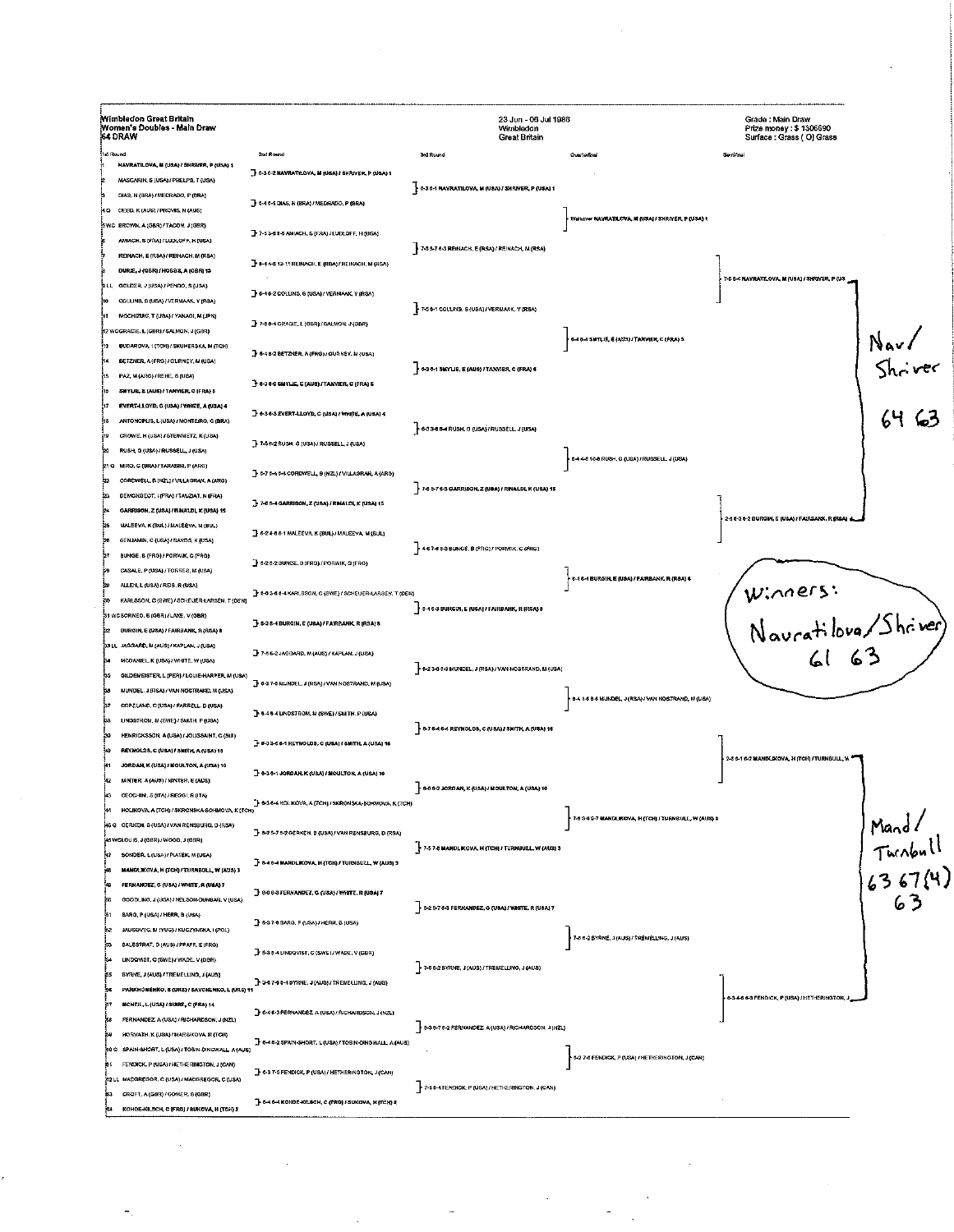## **Wimbledon Qualifying Great Britain Women's Singles - Qualifying Draw 64 DRAW**

17 Jun - 21 Jun 1986 Roehampton Great Britain

Grade : Qualifying Draw Prize money : \$ Surface : Grass ( O) Grass

| 1st Round |                                       | 2nd Round                                            | 3rd Round                                     | Final Round                    |
|-----------|---------------------------------------|------------------------------------------------------|-----------------------------------------------|--------------------------------|
|           | PORWIK, C (FRG)                       | 1 6-7 7-5 6-4 VAN RENSBURG, D (RSA)                  |                                               |                                |
| 2         | VAN RENSBURG, D (RSA)                 |                                                      | 6-2 6-0 VAN RENSBURG, D (RSA)                 |                                |
| 3         | COPELAND, C (USA)                     | $\rightarrow$ 6-3 6-3 RICH, J (GBR)                  |                                               |                                |
| 14        | RICH, J (GBR)                         |                                                      |                                               | 7-6 6-1 VAN RENSBURG, D (RSA)  |
|           | GOLARSA, L (ITA)                      | $\rightarrow$ 1-6 7-6 6-2 GOLARSA, L (ITA)           |                                               |                                |
| 6         | SMITH, P (USA)                        |                                                      | $\frac{1}{2}$ 6-7 6-2 6-4 BRYANT, R (AUS)     |                                |
| 8         | BRYANT, R (AUS)                       | $\rightarrow$ 6-2 6-3 BRYANT, R (AUS)                |                                               |                                |
| 9         | KIJIMUTA, A (JPN)                     |                                                      |                                               |                                |
| 10        | MONTEIRO, C (BRA)<br>FARRELL, D (USA) | $\rightarrow$ 4-6 6-4 9-7 FARRELL, D (USA)           |                                               |                                |
| 11        | SIMMONDS, S (ITA)                     |                                                      | $-3 - 67 - 58 - 6$ FARRELL, D (USA)           |                                |
| 12        | MASTERS, J (AUS)                      | $\rightarrow$ 6-2 7-6 SIMMONDS, S (ITA)              |                                               |                                |
| 13        | JAGGARD, M (AUS)                      |                                                      |                                               | 6-1 4-6 11-9 FARRELL, D (USA)  |
| 14        | OLSSON, A (SWE)                       | $\rightarrow$ 6-3 6-1 JAGGARD, M (AUS)               |                                               |                                |
| 15        | EKBLOM, E (SWE)                       |                                                      | $6-46-4$ EKBLOM, E (SWE)                      |                                |
| 16        | MEIER, S (FRG)                        | $\rightarrow$ 1-6 6-4 6-4 EKBLOM, E (SWE)            |                                               |                                |
| 17        | RICHARDSON, J (NZL)                   |                                                      |                                               |                                |
| 18        | MIRO, G (BRA)                         | $\rightarrow$ 6-2 6-4 RICHARDSON, J (NZL)            |                                               |                                |
| 19        | BILLINGHAM, C (GBR)                   |                                                      | $\uparrow$ 7-5 2-6 6-3 RICHARDSON, J (NZL)    |                                |
| 20        | O'NEILL, L (AUS)                      | 7 6-1 6-1 O'NEILL, L (AUS)                           |                                               |                                |
| 21        | ZVEREVA, N (URS)                      |                                                      |                                               | 6-1 6-2 RICHARDSON, J (NZL)    |
| 22        | MACGREGOR, C (USA)                    | $\rightarrow$ 7-6 6-4 MACGREGOR, C (USA)             |                                               |                                |
| 23        | CALMETTE, C (FRA)                     |                                                      | $6-47-6$ MACGREGOR, C (USA)                   |                                |
| 24        | DAHLSTROM, H (SWE)                    | $\rightarrow$ 7-5 6-2 DAHLSTROM, H (SWE)             |                                               |                                |
| 25        | FORMAN, J (USA)                       |                                                      |                                               |                                |
| 26        | SULLIVAN, S (GBR)                     | $\rightarrow$ 3-6 6-3 6-1 FORMAN, J (USA)            | 6-1 3-6 9-7 FORMAN, J (USA)                   |                                |
| 27        | WOOD, J (GBR)                         | $\rightarrow$ 6-4 6-2 WOOD, J (GBR)                  |                                               |                                |
| 28        | PHAN-THANH, N (FRA)                   |                                                      |                                               | 6-3 6-3 MCDANIEL, K (USA)      |
| 29        | MCDANIEL, K (USA)                     | $\rightarrow$ 6-4 1-6 6-2 MCDANIEL, K (USA)          |                                               |                                |
| 30        | GOLDER, J (USA)                       |                                                      | $\triangleright$ 7-6 6-4 MCDANIEL, K (USA)    |                                |
| 31        | GRACIE, L (GBR)                       | $\rightarrow$ 6-2 6-3 LINDSTROM, M (SWE)             |                                               |                                |
| 32        | LINDSTROM, M (SWE)                    |                                                      |                                               |                                |
| 33        | WERDEL, M (USA)                       | $\rightarrow$ 5-7 6-1 6-3 WERDEL, M (USA)            |                                               |                                |
| 34        | TIMMS, S (GBR)                        |                                                      | $6-26-2$ REIS, R (USA)                        |                                |
| 35        | PARUN, M (NZL)                        | $\rightarrow$ 5-7 6-2 7-5 REIS, R (USA)              |                                               |                                |
| 36        | REIS, R (USA)                         |                                                      |                                               | 6-7 6-2 8-6 NOVOTNA, J (TCH)   |
| 37        | NOVOTNA, J (TCH)                      | BARTOS-CSEREPY, C (SUI) 6-1 6-2 NOVOTNA, J (TCH)     |                                               |                                |
| 38        |                                       |                                                      | $\cdot$ 6-2 7-6 NOVOTNA, J (TCH)              |                                |
| 39        | LUDLOFF, H (USA)                      | $\rightarrow$ 6-4 6-7 6-4 TARABINI, P (ARG)          |                                               |                                |
| 40        | TARABINI, P (ARG)                     |                                                      |                                               |                                |
| 41        | LINDQVIST, C (SWE)                    | $\rightarrow$ 6-1 6-1 FUKARKOVA, H (TCH)             |                                               |                                |
| 42        | FUKARKOVA, H (TCH)                    |                                                      | $6-27-5$ RUSH, G (USA)                        |                                |
| 43<br>44  | RUSH, G (USA)<br>DEED, K (AUS)        | $\rightarrow$ 6-3 6-1 RUSH, G (USA)                  |                                               |                                |
| 45        | GOODLING, J (USA)                     |                                                      |                                               | 6-1 6-3 RUSH, G (USA)          |
| 46        | ETCHEMENDY, P (FRA)                   | $\rightarrow$ 7-6 6-1 ETCHEMENDY, P (FRA)            |                                               |                                |
| 47        | GRIFFITHS, J (IRL)                    |                                                      | $\frac{1}{2}$ 6-7 6-2 6-4 ETCHEMENDY, P (FRA) |                                |
| 48        | FIELD, L (AUS)                        | $\rightarrow$ 6-2 7-5 FIELD, L (AUS)                 |                                               |                                |
| 49        | FERNANDEZ, A (USA)                    |                                                      |                                               |                                |
| 50        | DERLY, E (FRA)                        | $\overline{\phantom{a}}$ 6-1 6-3 FERNANDEZ, A (USA)  |                                               |                                |
| 51        | CATLIN, T (GBR)                       |                                                      | $\frac{1}{2}$ 6-3 6-1 FERNANDEZ, A (USA)      |                                |
| 52        | CARNEY, C (AUS)                       | $\overline{\phantom{a}}$ 5-7 7-5 6-4 CARNEY, C (AUS) |                                               |                                |
| 53        | FAULKNER, S (AUS)                     |                                                      |                                               | 6-2 7-5 FERNANDEZ, A (USA)     |
| 54        | CUMMINGS, J (USA)                     | $\bf{F}$ 6-0 6-4 FAULKNER, S (AUS)                   |                                               |                                |
| 55        | OKAGAWA, E (JPN)                      |                                                      | $6-26-4$ BARG, P (USA)                        |                                |
| 56        | BARG, P (USA)                         | $\rightarrow$ 6-4 6-4 BARG, P (USA)                  |                                               |                                |
| 57        | AMIACH, S (FRA)                       | $\rightarrow$ 6-4 6-1 STEINMETZ, K (USA)             |                                               |                                |
| 58        | STEINMETZ, K (USA)                    |                                                      | $\leftarrow$ 4-6 6-4 6-2 STEINMETZ, K (USA)   |                                |
| 59        | TER RIET, H (NED)                     | $\rightarrow$ 6-3 6-3 ALLEN, L (USA)                 |                                               |                                |
| 60        | ALLEN, L (USA)                        |                                                      |                                               | 4-6 6-1 6-2 STEINMETZ, K (USA) |
| 61        | PROVIS, N (AUS)                       | $\rightarrow$ 7-6 4-6 6-4 VANIER, C (FRA)            |                                               |                                |
| 62        | VANIER, C (FRA)                       |                                                      | 3-6 6-4 6-3 VANIER, C (FRA)                   |                                |
| 63        | DAHLMAN, C (SWE)                      | 6-0 4-6 6-2 YANAGI, M (JPN)                          |                                               |                                |
| 64        | YANAGI, M (JPN)                       |                                                      |                                               |                                |